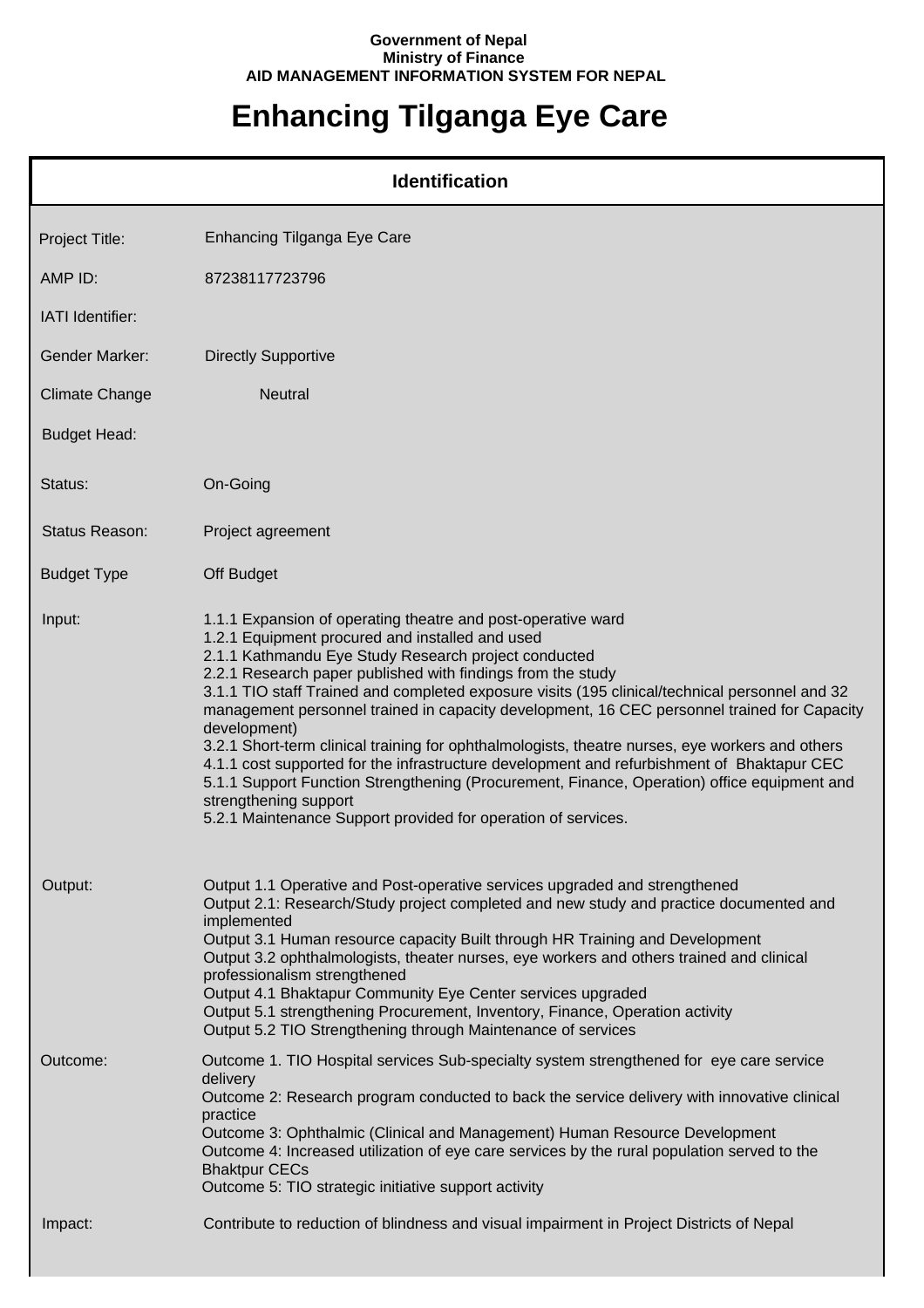| Treasury Type:                        |                 |
|---------------------------------------|-----------------|
| Humanitarian Ald:                     | Yes             |
|                                       |                 |
|                                       | <b>Planning</b> |
| Date of Agreement                     | 2015-01-23      |
| Date of effectiveness                 |                 |
| Proposed Start Date                   |                 |
| <b>Actual Start Date</b>              |                 |
| Planned Completion 2021-01-01<br>Date |                 |

| Location              |            |  |
|-----------------------|------------|--|
| Location              | Percentage |  |
| Bhaktapur (Bhaktapur) | 13.0%      |  |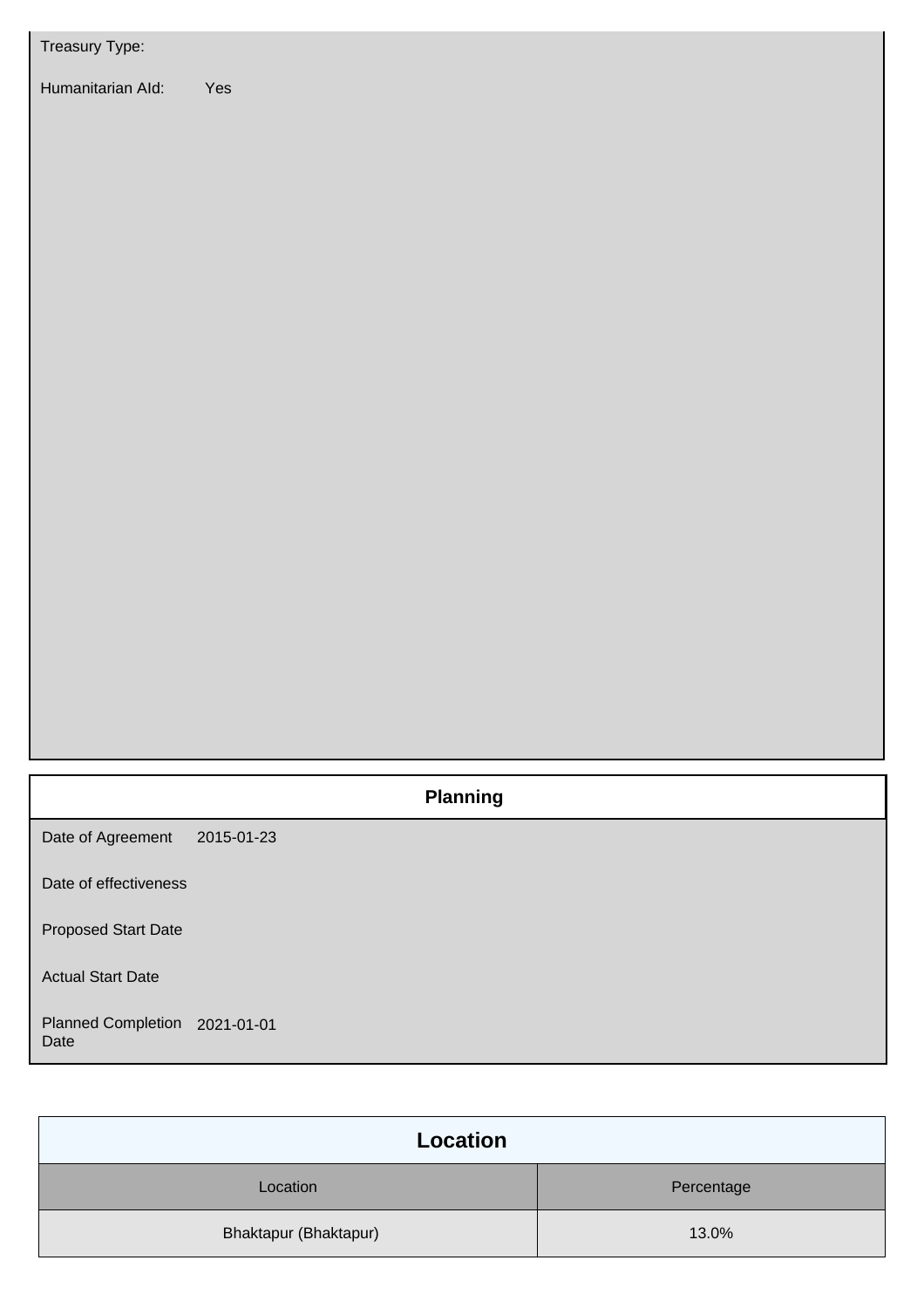| Location              | Percentage |
|-----------------------|------------|
| Kathmandu (Kathmandu) | 87.0%      |

| <b>National Plan</b>                                                                      |            |
|-------------------------------------------------------------------------------------------|------------|
| Program                                                                                   | Percentage |
| [Health and Nutrition ] [ Social Development Policy ] [ National Development Plan (NDP) ] | 100.0%     |

| <b>Sector</b>                        |            |
|--------------------------------------|------------|
| Sector                               | Percentage |
| Nepal Sector Classification HEALTH 0 | 100.0%     |

| <b>Implementing/Executing Agency</b>         |        |  |  |
|----------------------------------------------|--------|--|--|
| Donor                                        |        |  |  |
| Himalayan Cataract Project                   | 0.0%   |  |  |
| <b>Responsible Organization</b>              |        |  |  |
| Ministry of Women, Children & Social Welfare | 100.0% |  |  |
| <b>Executing Agency</b>                      |        |  |  |
| Himalayan Cataract Project                   | 100.0% |  |  |
| <b>Implementing Agency</b>                   |        |  |  |
| <b>NGOs</b>                                  | 100.0% |  |  |

| <b>Funding</b>                     |                       |                    |                               |            |                     |
|------------------------------------|-----------------------|--------------------|-------------------------------|------------|---------------------|
| Transaction<br>Date                | Type of<br>Assistance | Mode of<br>Payment | Post Earthquake<br>Assistance | Commitment | <b>Disbursement</b> |
| <b>Himalayan Cataract Project</b>  |                       |                    |                               |            |                     |
| <b>Actual</b>                      |                       |                    |                               |            |                     |
| <b>UNDISBURSED BALANCE</b><br>null |                       |                    |                               |            |                     |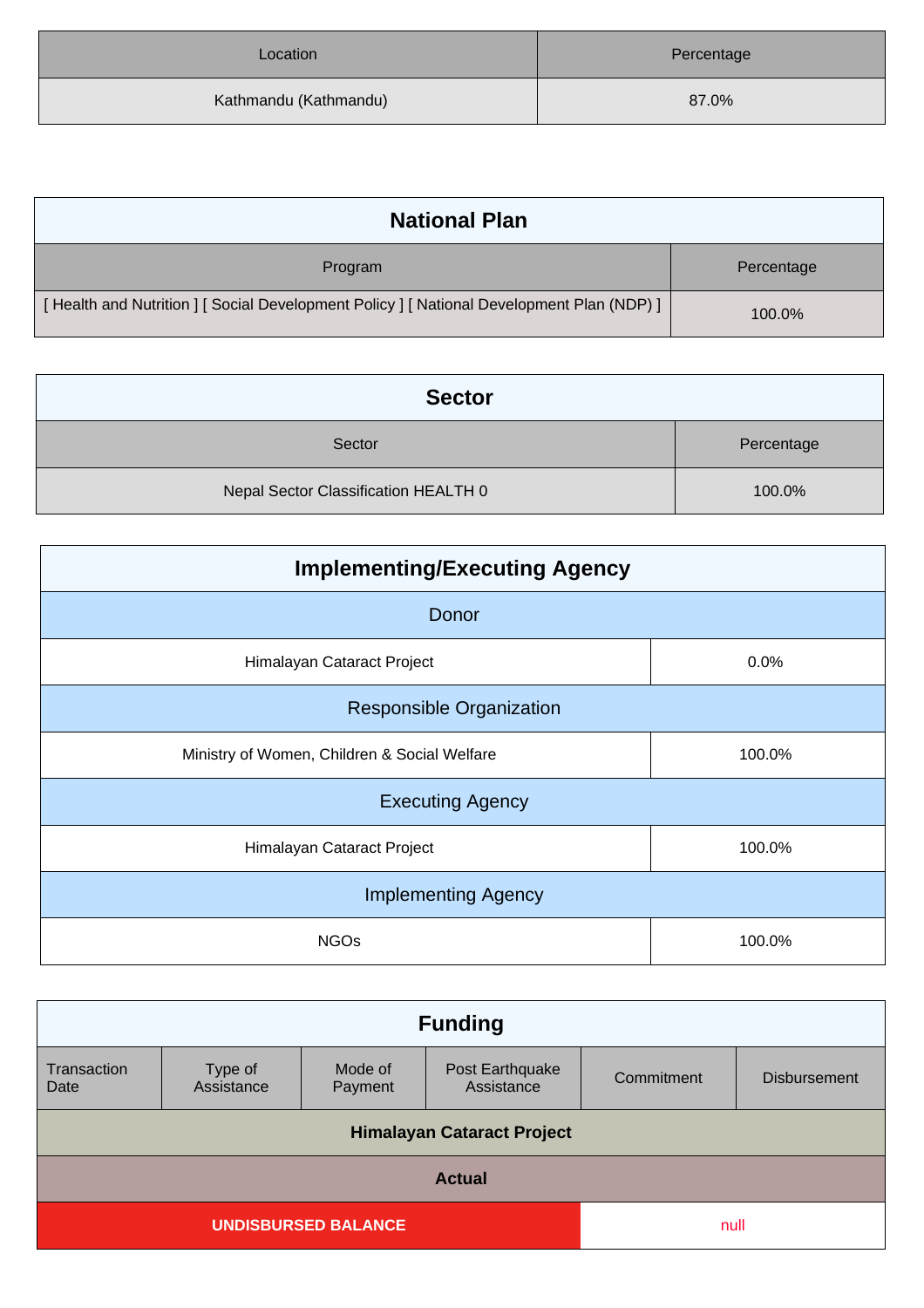| Transaction<br>Date                | Type of<br>Assistance | Mode of<br>Payment | Post Earthquake<br>Assistance | Commitment | <b>Disbursement</b> |
|------------------------------------|-----------------------|--------------------|-------------------------------|------------|---------------------|
| 2/23/2015                          | <b>Grant Aid</b>      | Reimbursable       |                               | 924,000    |                     |
| Total                              |                       |                    | 924,000                       | 0          |                     |
| Total (Himalayan Cataract Project) |                       |                    | 924,000                       | 0          |                     |
| <b>UNDISBURSED BALANCE</b>         |                       |                    | 924,000                       |            |                     |

| <b>Progress Achieved</b>       |
|--------------------------------|
| Progress Achieved:             |
| Key Problems:                  |
| Steps Taken to Solve Problems: |

| <b>Funding Information</b>        |                |  |
|-----------------------------------|----------------|--|
| <b>Total Actual Commitment</b>    | 924,000        |  |
| <b>Total Planned Commitment</b>   | $\mathbf 0$    |  |
| <b>Total Actual Disbursement</b>  | $\overline{0}$ |  |
| <b>Total Planned Disbursement</b> | 0              |  |
|                                   |                |  |